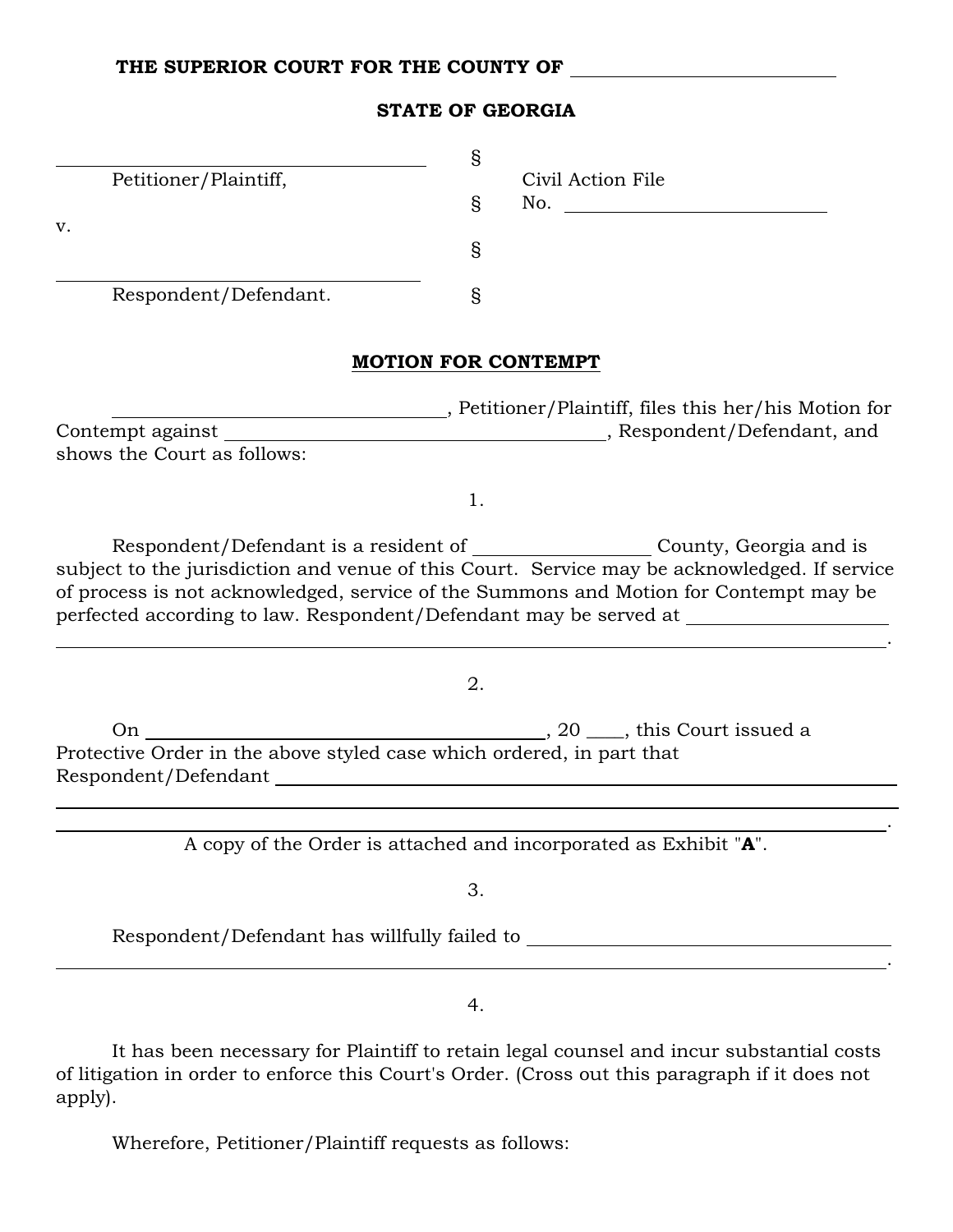- 1. That process issue and Respondent/Defendant be served with a copy of Petitioner's/Plaintiff's Summons and Motion for Contempt;
- 2. That a Rule Nisi be issued requiring Respondent/Defendant to appear and show cause why she/he should not be held in contempt.
- 3. That Respondent/Defendant be found in willful contempt of this Court's Order;
- 4. That the relief requested in Petitioner's/Plaintiff's Motion for Contempt be granted;
- 5. That the Court impose sanctions on the Respondent/Defendant pursuant to O.C.G.A. § 15-6-8(5);
- 6. That Petitioner/Plaintiff be awarded attorney's fees and expenses incurred in this matter;
- 7. That Petitioner/Plaintiff have such other and further relief as the Court deems just and equitable.

| $T^{11}$<br>$-1 - -1$<br>1 1118 | ستقل<br>$\ddot{\phantom{0}}$ |  |
|---------------------------------|------------------------------|--|
|                                 |                              |  |

 $\overline{a}$ Petitioner/Plaintiff

Address

 $\overline{a}$ 

 $\overline{a}$ 

l

 $\overline{a}$ 

Phone Number (Unless confidential)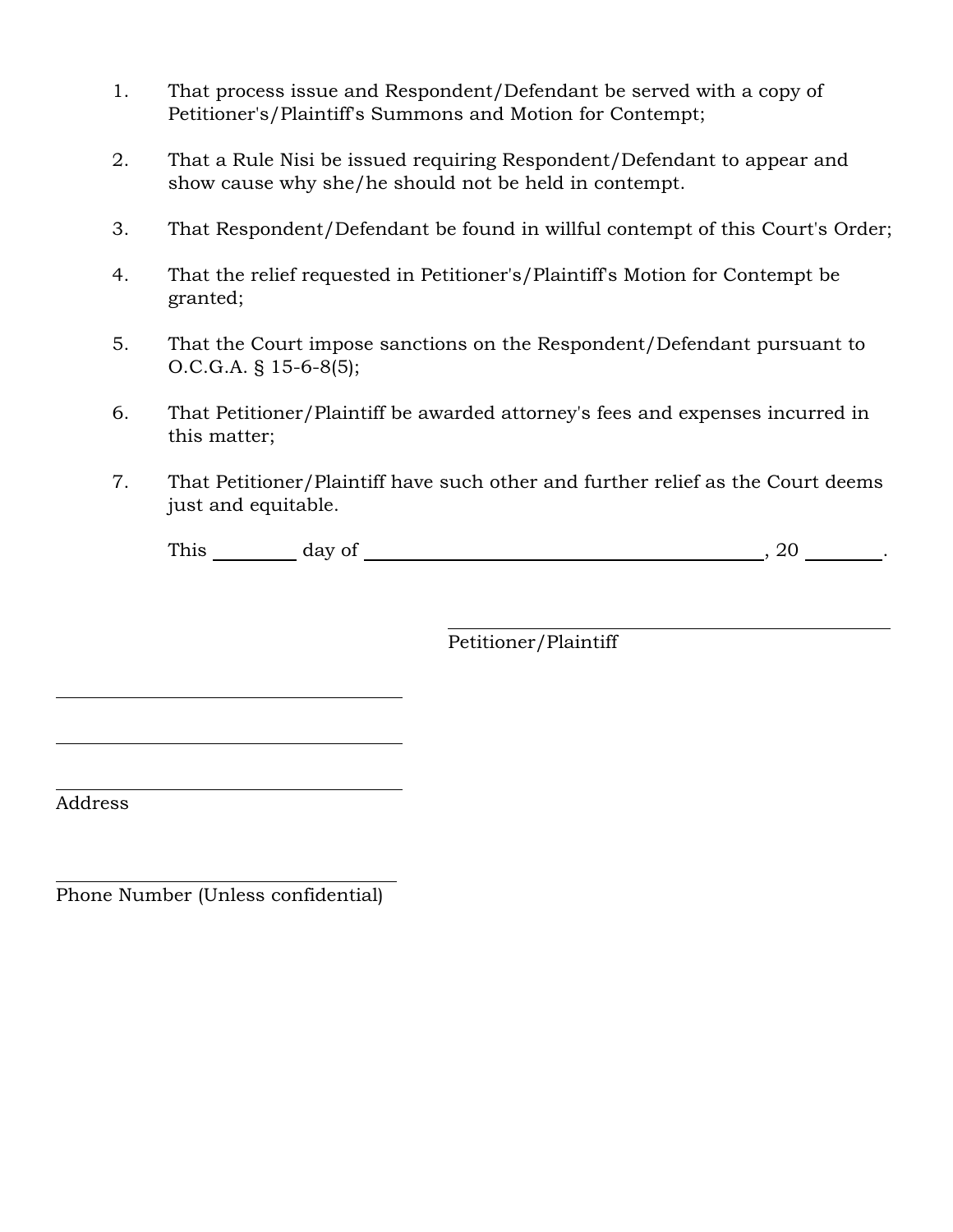## THE SUPERIOR COURT FOR THE COUNTY OF STATE OF GEORGIA

| V. | Petitioner/Plaintiff, | S<br>S<br>S | Civil Action File<br>No. |
|----|-----------------------|-------------|--------------------------|
|    | Respondent/Defendant. |             |                          |

# **VERIFICATION**

Personally appeared , who being duly sworn states that she/he is the Petitioner in the above styled case and that the facts set forth in the foregoing Motion for Contempt are true and correct.

l

Petitioner/Plaintiff

Sworn and subscribed before me this day of , 20 .

NOTARY PUBLIC

 $\overline{a}$ 

My commission expires: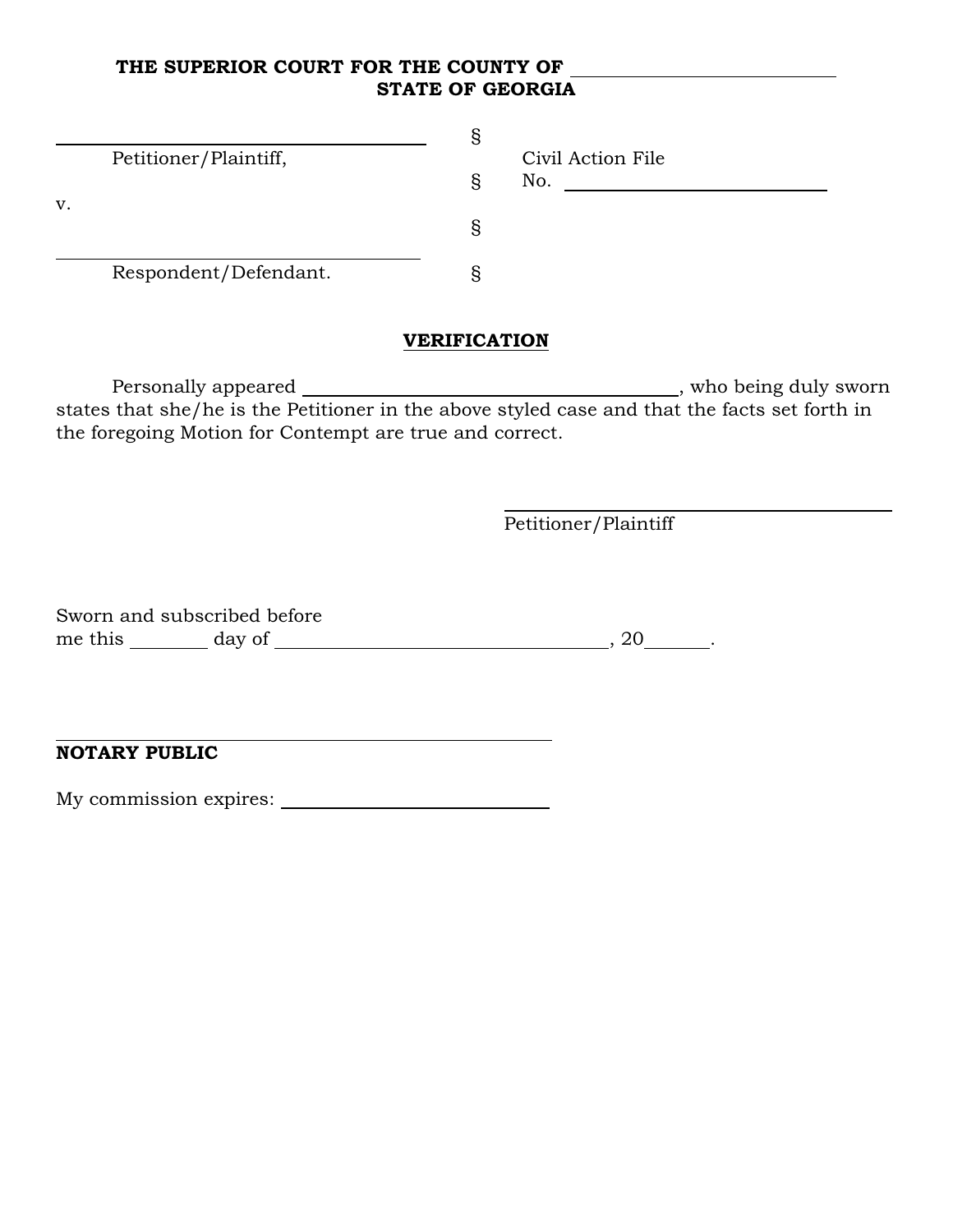## THE SUPERIOR COURT FOR THE COUNTY OF STATE OF GEORGIA

# ACKNOWLEDGMENT

To:

The enclosed motion and rule nisi are served pursuant to Official Code of Georgia Annotated § 19-6- 28.

You must complete the acknowledgment part of this form and mail one copy of the completed form to the sender within ten days of the date of the mailing to you, which is set out below.

You must sign and date the acknowledgment. If you are served on behalf of another person and you are authorized to receive process, you must indicate under your signature your authority.

If you do not complete and return this form to the sender within ten days, you or the party on whose behalf you are being served will be required to pay any expenses incurred in serving a summons and complaint in any other manner permitted by law unless good and sufficient cause is shown to the contrary.

If you do complete and mail this form, you or the party on whose behalf you are being served must appear and show cause why you should not be attached for contempt at the time required by the enclosed rule nisi.

I declare, under penalty of perjury, that this Notice and Acknowledgment of Receipt will have been mailed on the date set out below.

 $\overline{a}$ 

 $\overline{a}$ 

Signature

Date of Mailing